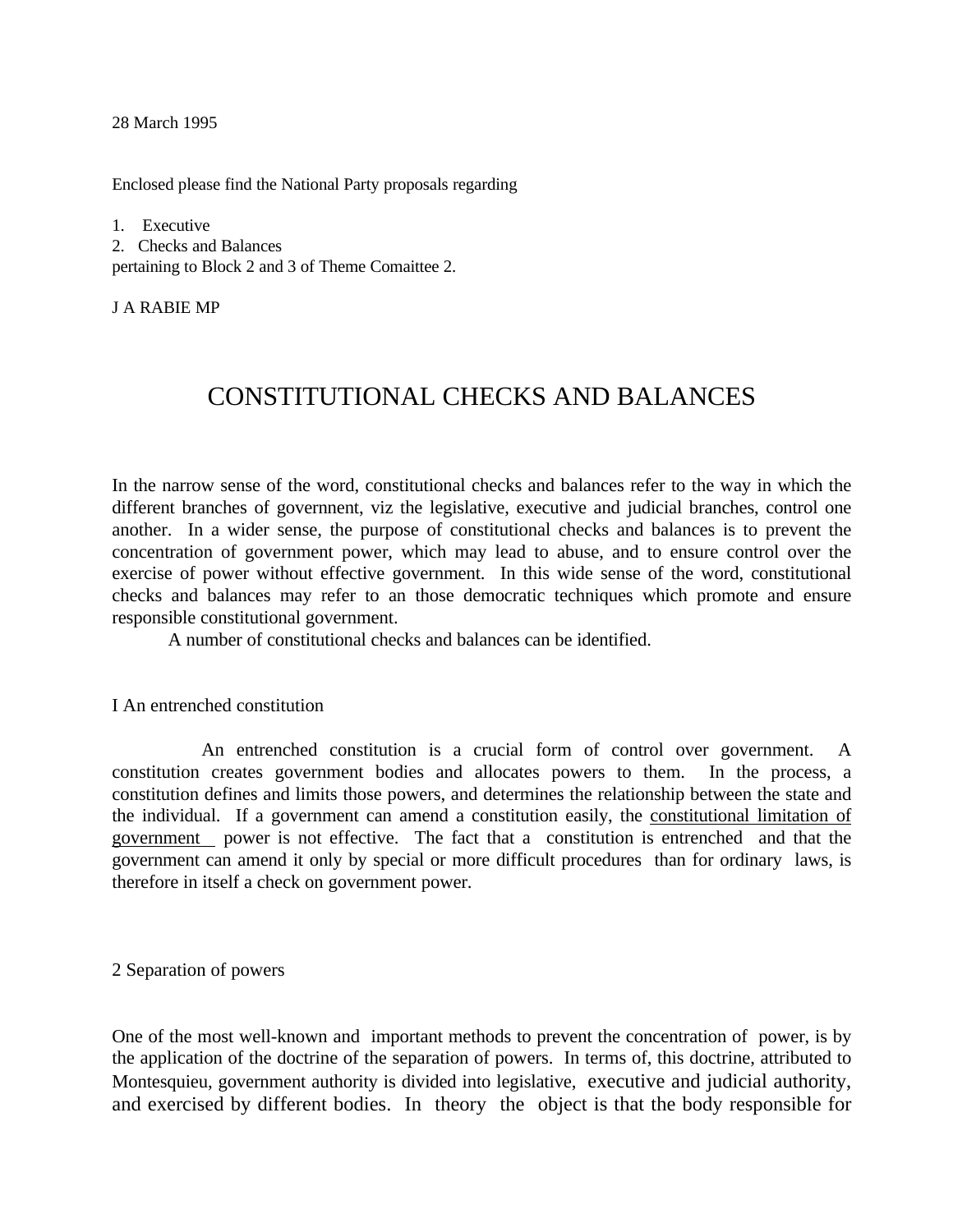the of laws shall not also be responsible for their execution or for adjudication on them. Likewise the executive is not supposed to enact laws or to adminster justice, and the judiciary should not make or execute laws. In practice, a larger or smaller degree of overlap may be among the different branches of government. No system exists in which a total or absolute separation of powers can be found, or in which government 'bodies act in total isolation.

An integral aspect of the doctrine of separation of powers is that the different branches of government control one another. In this narrower sense of the word, reference is also sometimes made to *the system of checks* and balances *,* the whole idea being that no single branch of government can exercise too much authority on its own and that for important decisions, they need one another's co-operation. Checks and balances in this sense probably function strongest in the American system, where the legislature and the executive are to a large extent in a power equilibrium. Examples are: Congress makes laws but the president must also approve thus and has a veto which congress can override only with a two-thirds majority in both houses. The Senate must consent to all senior presidential appointments and congress may also impeach the president for misbehaviour. With the co-operation of the Senate the president appoints justices of the Supreme Court, but the Court reviews the commonality of all congressional and presidential actions.

As in many other countries, a relative separation of powers exists in South Africa. Legislative authority is vested in parliament, but through his or her power to confirm bills, the President is involved in its exercise. In addition the executive has the delegated power to make subordinate legislation. Executive authority is vested in the President, but he or she is elected by parliament his or her ministers must be members of parliament , and the President and cabinet is dependent on the support of parliament for staying in power. Justices are appointed by the executive, a matter in which parliament is also involved. A separation of powers is prescribed by the Constitutional Principles ( Principle VI). Although applied on a relative basis, the separation of powers remains the most important formal method for distributing government authority.

## 3 Levels of government

Another manifestation of the distribution of government authority can be found in the existence of different tiers or levels of government. The tem *levels of govermnent* refers to the vertical distribution of government authority among bodies that usually exercise those powers on a nationwide, regional and local basis. The purpose is, firstly*,* to allocate functions to that level of government where it can be performed most effectively, secondly, the existence of different levels of govemnwnt serves to distribute power and prevent its concentration and possible abuse. The constitutional method by which this distribution of power is effected, may determine whether the state can be called a union or a federation.

Different levels of Government are entrenched in the South African constitution in terms of the Constitutional principles, they must also be provided for in the final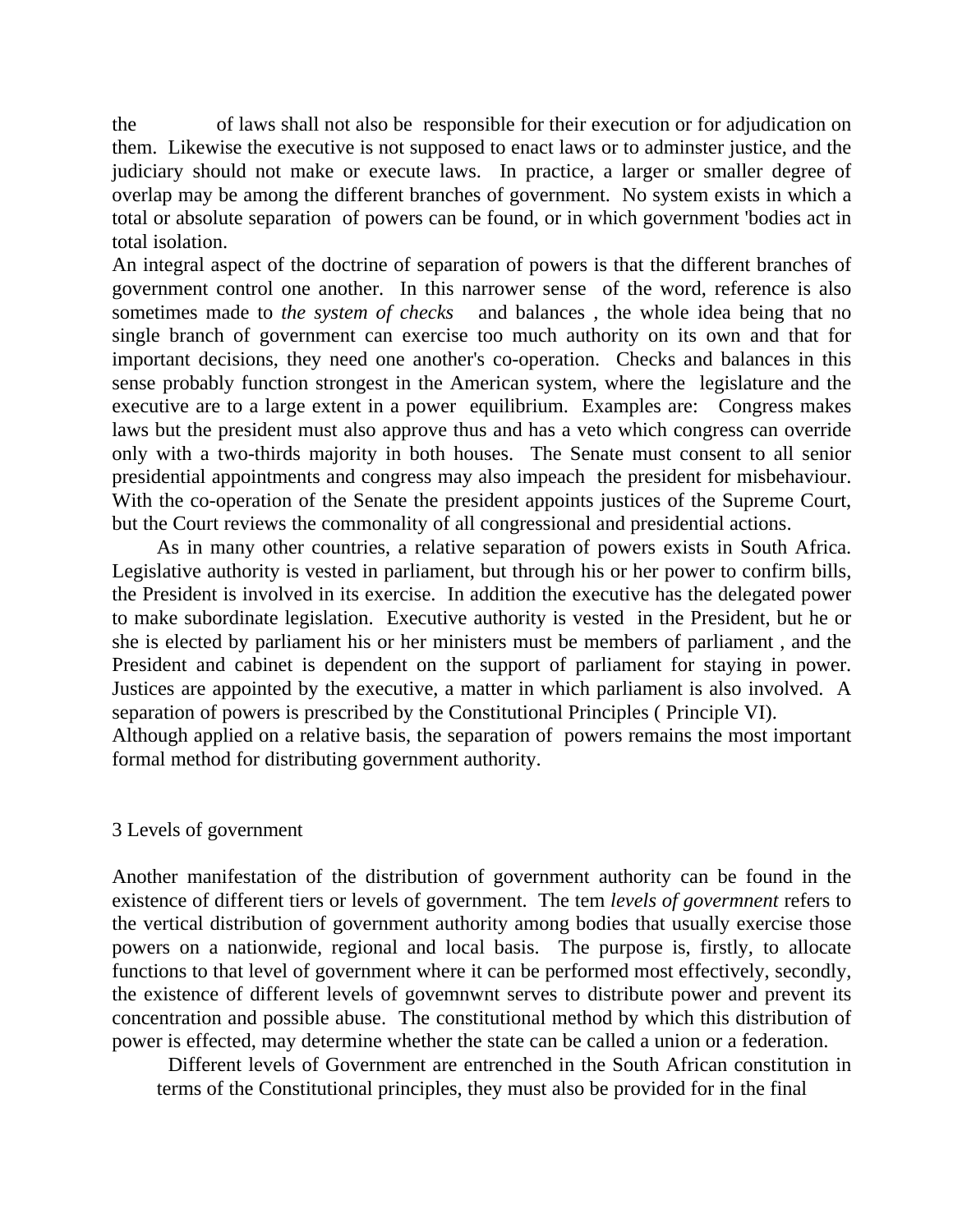constitution ( Principle xvi ).

## 4 Bills of rights

The relationship between the state and the individual is an unequal relationship. They have the power to order the individual to do something against his or her will and, therefore, the state can easily violate the rights of the individual. A bill of rights limits the competency of the state to limit the rights of the individual and thus attempts to prevent abuse of power by the state. The purpose of a bill of rights is not to paralyse the state so that it is unable to perform necessary functions. It does, however, contain rules on how and when the state may limit the rights of the individual, and if the state does not observe those rules, the limitation of rights is invalid. In this sense a bill of rights is one of the most powerful checks on the powers of government.

South Afiica has a bill of rights which is entrenched in the constitution and which can be enforced by the courts against the state. Again the constitutional principles prescribe the inclusion of a jusdiciable bill of rights in the final constitution ( Principle ii ).

## 5 Control

The constitutional function of control over the exercise of government authority takes many forms.

## 5. Public control

The public has an important control function through the press public congresses and debates, and mterest and pressure groups. Ultimately, the public controls goverment through regular, multi-party elections in which the government may be rejected Control by the public presupposes democratic elections and an informed electorate. Fundamental rights such as freedom of expression, free association and the right to vote and participate in politics, are of course of major importance in this regard.

## 5.2 Parliamentary control

As the directly elected representative of the electorate, controls the executive in various ways.

(a) Parliament must approve the *budget,* in the absence of which the government has no money to execute its policies.

(b) In question time and through *interpellations,* members of parliament obtain explanations from ministers with regard to their actions.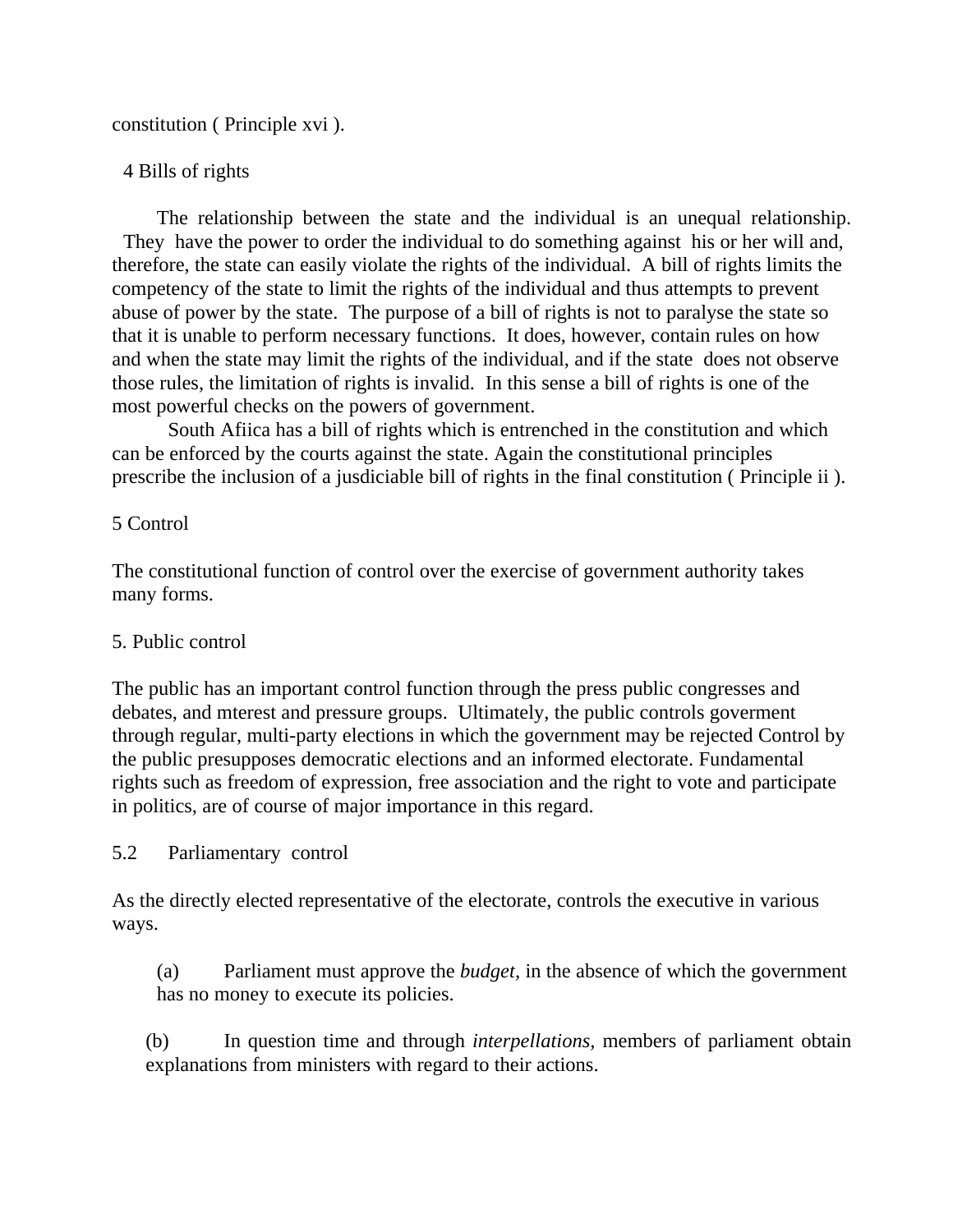- (c) During *debates,* members may criticise the executive.
- (d) Parliamentary *committees* may investigate the activities of the executive.
- *(e) Subordinate legiskton* issued by the executive must be tabled in parliament.

(f) The *auditor-general* submits regular reports to parliament on state expenses. *The public protector* investigates and reports to parliament on any aspect of government administration.

 (h) If parliament adopts a *motion of no-confidence* in the goverment, it will be unable to remain in power.

## 5.3 Judicial control

The courts have the authority to control both parliament and the executive through the review of their laws and actions. In this regard, the constitution is of crucial importance. In terms of section 4 of the constitution, the constitution is the supreme law of the Republic, and any law or act which is in conflct with the constitution, shall be of no force and effect. The authority to enforce the constitution and to review all government actions is vested in the courts. In other words, government isubject to the law and the courts have the authority to declare government decisions invalid wherever they are in conflict with the law. This is the single most important feature of a constitutional state, which is a side in which the law is supreme.

6 Other control

There are quite a number of other extremely important forms of control over the exercise of government authority. Some of them are expressly aimed at the prevention of domination and thus at the protection of minority and other interests.

## 6.1 Bicameralism

In many parliaments, a second house is created to represent interests as the provinces or awes of a federation. This may imply special decision-making procedures which confer a substantial or delaying veto on the second house. See for example the role of the Senate in the South African parliament - section 61 and 155157.

## 6.2 Electoral systems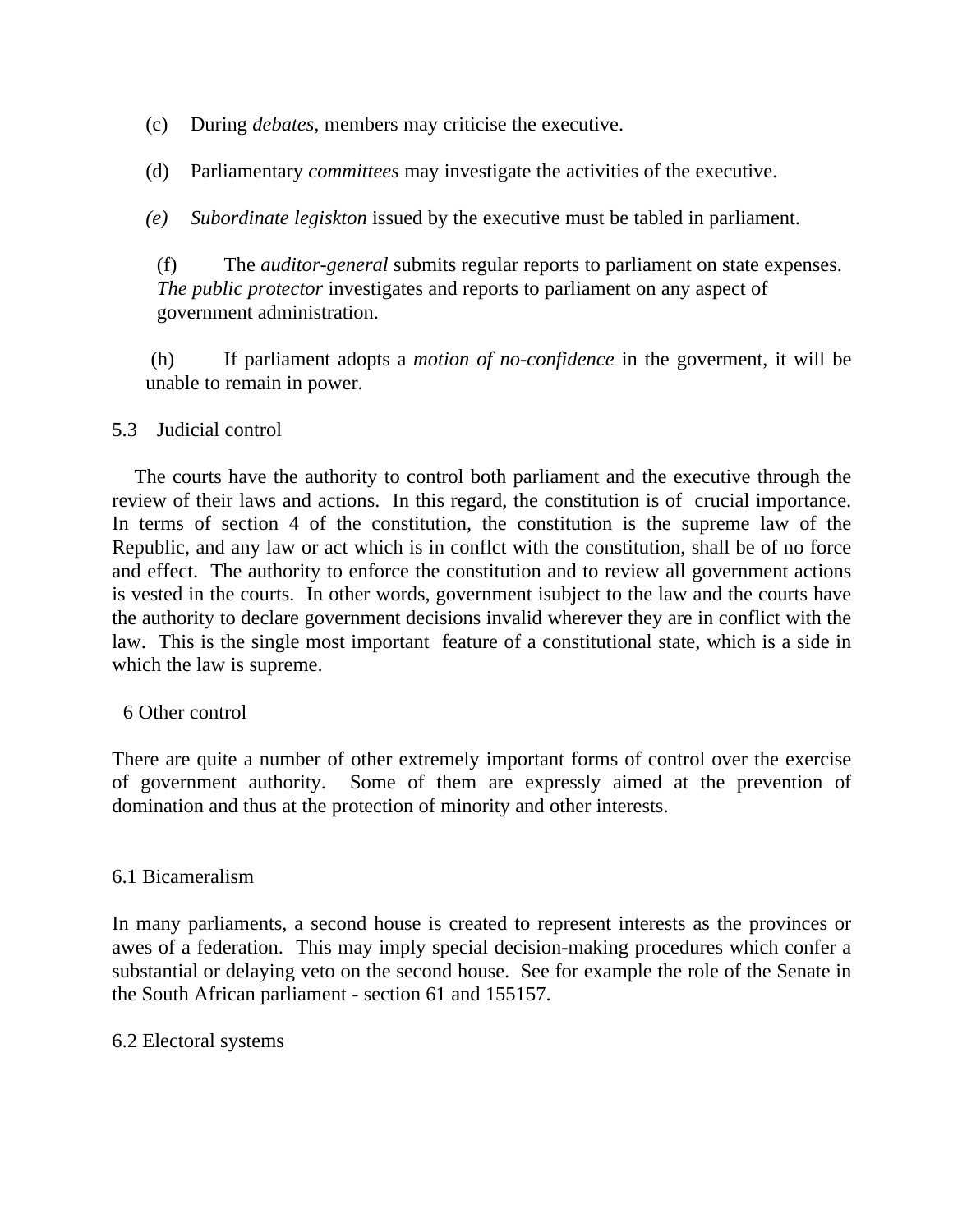It is common knowledge that some electoral systems reflect the support of political parties more accurately than others. In particular, systems of proportional representation are better suited to represent minority parties and interests than constituency systems. An electoral system that prevents the majority from commanding a disproportional number of seats is in itself a check on government power..

6.3 The executive

More and more, it is accepted that in modern societies that the executive enjoys a commanding role. Modern govermnent has become so complex that the executive, with the vast bureaucracy at its disposal, is the only branch of goveroment that has the expertise, information and infrastructure to cope with the demands made on the government. The most important decisions are thus made by the executive. For this reason, it is not enough any more to have different interests in society represented in parliament and be satisfied that they are represented effectively in the decision-making process. In a modern society, the most prominent if not all of these different interests should also be represented in the executive. An executive consisting of different interest groups or political parties, by definition limits the power of the majority to govern alone. This feature has been provided for expressly and intentionally in the transitional constitution. In addition, co decision-making in the executive furdw curbs the power of the mgjority see section 89(2) of the transitional constitution.

6.4 Parliamentary decision making

The power of parlaiment to take simple major decisions can be limited in particular instances.

(a) Especially in the case of legislation affecting the provinces quite a number of arrangements has been made in the constitution to ensure the input or control of the provinces or protect their interests - see sections 61, 62, 155, 156 and 157.

(b) The constitution can be amended only by a two-thirds majority - section 62.

(c) The Constitutional Principles and the provision that the Consututional Court must certify the final constitution may not be amended at all - section 74.

## 6.5 Consultation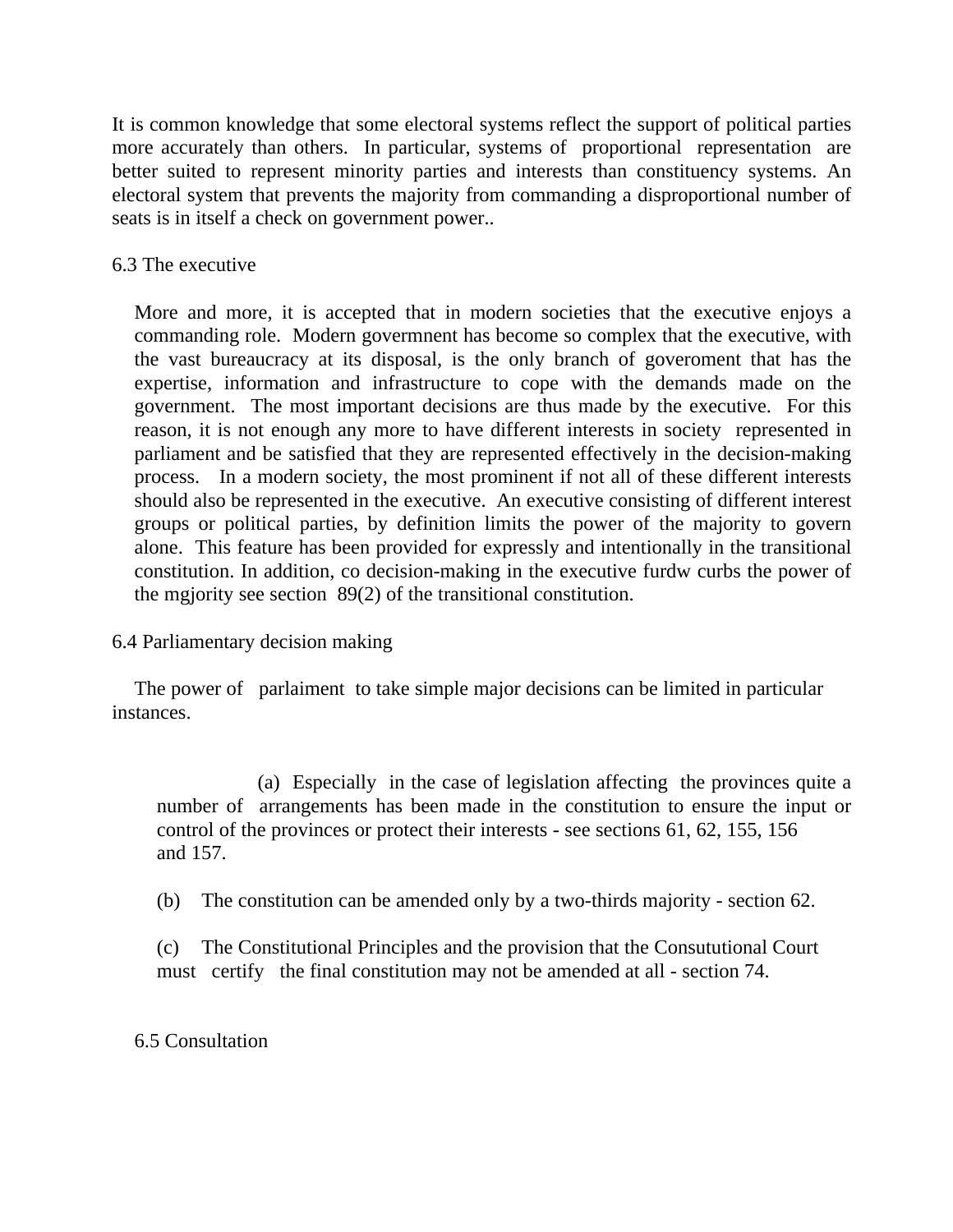There are many instances in the transitional constitution where the government is allowed to exercise its powers only in or after consultation with certain bodies or persons.

(a) The President normally acts in consultation with his cabinet (section 82(3)).

(b) The President may exercise some of his most important powers only after consultation with the Deputy Presidents (sections 82(2), 88(4) and 94(1)).

(c) Some top judicial appointments may be made only after consultation with

bodies or persons, such as the Chief Justice, the President of the Constitutional Court and the Judicial Service Commission (sections 97(1) and 99(4) and (5)).

(d) In many cases, parliament may make laws only after consultation with certain bodies. Two examples will suffice: (i) Certain laws dealing with provincial finances may be adopted only after recommendations have been received from the Financial and Fiscal Commission (sections 155-157). (d) Laws aaffecting traditional communities may be adopted only after consultation with the council for traditional leaders (on 184(5).

## 7 Condusion

Without doubt, constitutional checks and balances are an extremely important feature of any democratic constitution. They are not designed to prevent the government from governing. Their purpose is to ensure and protect witch has taken so long to develop democratic government. Without sufficient and effective constitutional checks and balances most societies will simply deteriorate into a system where either a dictator or the masses will govern and not the law. That will bring an end to democracy.

## NATIONAL PARTY SUBMISSION THEME COMMITTEE 2 BLOCK 2

## ITEM 2.1(b): THE NATIONAL EXECUTIVE

The following views on the composition, powers and functioning of the national executive are hereby submitted. These views adhere to the relevant Constitutional Principles, especially Principle VI with regard to the separation of powers as applied in the transitional constitution, and sufficient constitutional checks and balances to ensure accountability, responsiveness and transparency. The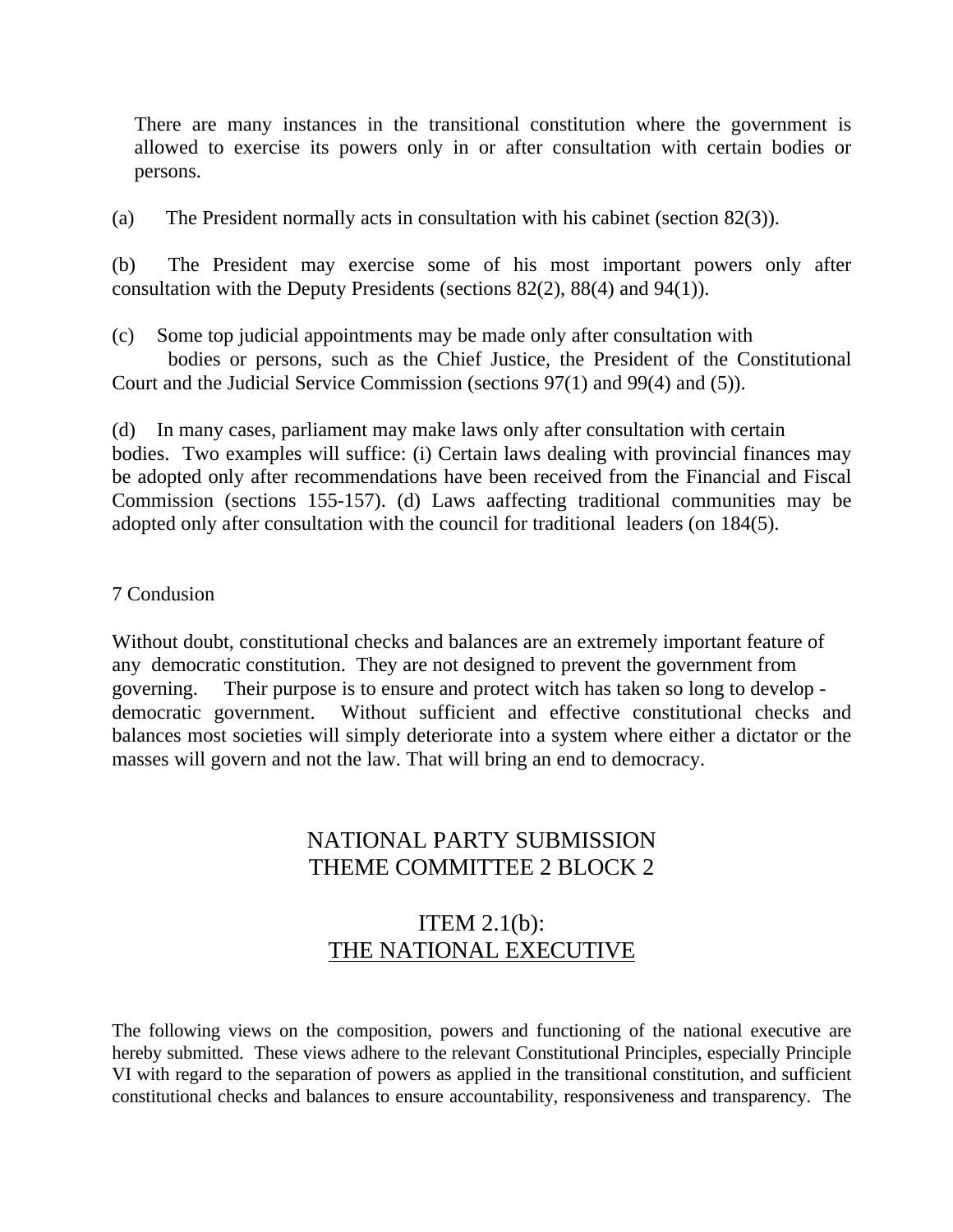views in this document expand on the proposals already submitted to Theme Committee 2 which called for a national executive that will best serve the interests of the nation, that is responsible to parliament, transparent, accountable, responsive and inclusive, and that provides for appointments to the executive from outside parliament as well.

#### A. THE HEAD OF STATE/GOVERNMENT

We believe that the powers of head of state and of government should be combined in the office of the executive President as at present. A developing democracy needs strong government and leadership and, except for important checks and balances to prevent the abuse of power, the office of the head of state and of government should be structured to provide that.

A ceremonial head of state is not recommended. In theory, such an office serves as a unifying symbol, but this is not necessarily the case in diverse societies.

In view of the uncertainty in this regard, it is our view that provision should not be made for such an office. Furthermore, it is our view that, after his or her election, even an executive head of state has the duty to represent the whole nation and in that sense becomes a symbol to everybody.

The President should be indirectly elected by parliament as at present. In principle, we are not opposed to a directly elected head of state, as it may enhance strong leadership. However, a directly elected head of state can lead to a measure of separation between the legislature and the executive that may, at this stage in the development of our fledgling democracy, cause an undesirable degree of tension between those branches of goverrunent. Of course, sufficient separation is needed for parliament to control the executive effectively.

In principle, the President should have the powers provided for in the transitional constitution, the most salient of which include the following:

- (a) The President *chairs* the cabinet. (Provision can be made for a deputy president to chair meetings in his or her absence - see below.)
- (b) The President has a number of important *executive powers,* which he or she exercises mainly in consultation with the cabinet.

(c) The President is responsible for the *observance of the constitution,* and to uphold and defend the constitution. The President shall with dignity provide executive leadership in the interests of national unity.

(d) The President *appoints* ministers, deputy ministers and other office holders according to procedures laid down in the constitution.

(e) The President *confirms bills* adopted by parliament, but has no substantial veto. [In order for the President effectively to ensure observance of the constitution, his or her power to refer a bill back to parliament in the event of a procedural shortcoming, could be extended to bills violating the constitution or, at least, he or she could be empowered to refer such bills to the Constitutional Court. This would supplement the existing provision for prior control by the Court - see section 98(2).]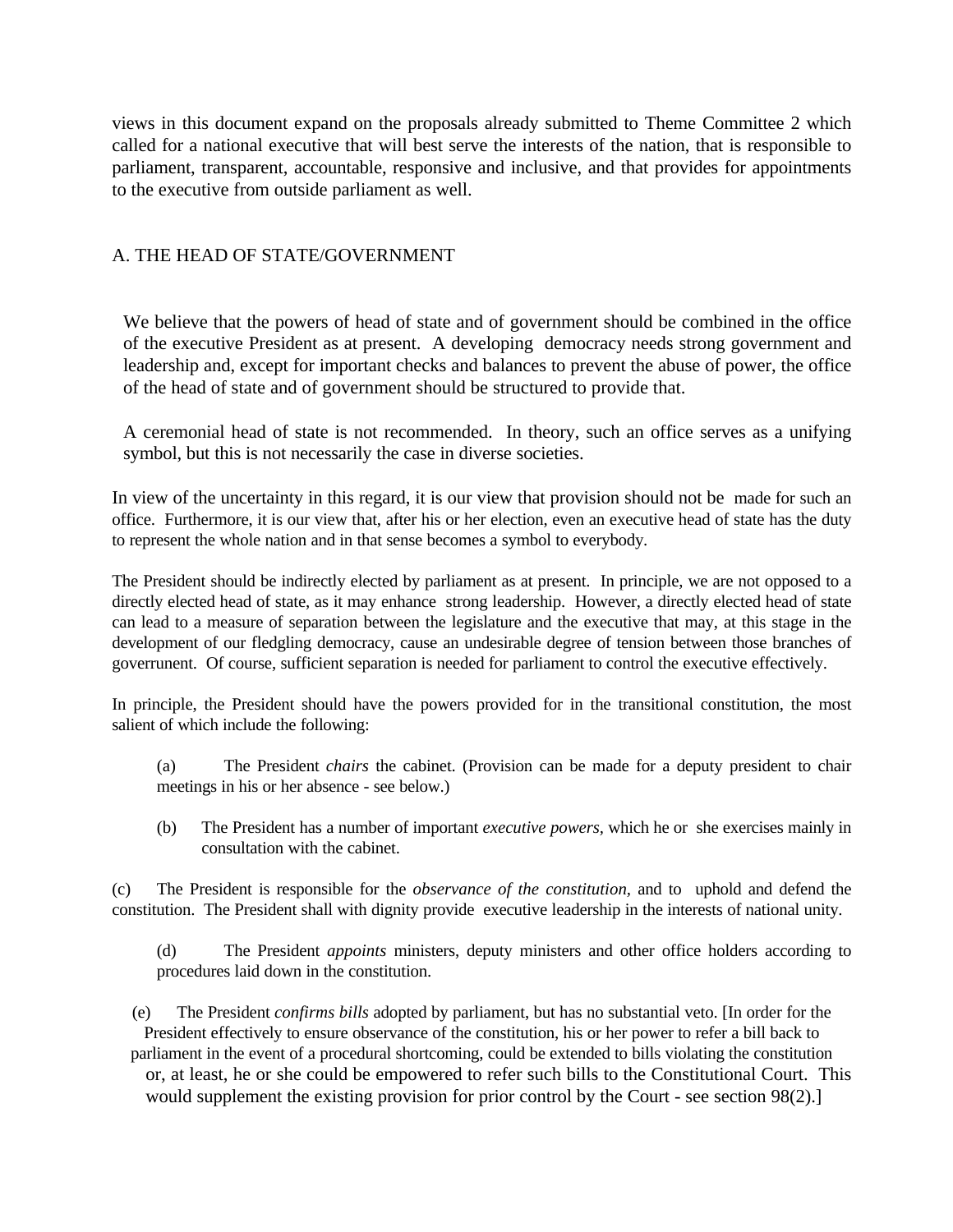The term of office of the President is linked to that of parliament and after every election for parliament, a presidential election takes place. The President and his or her cabinet is subject to motions of no-confidence by parliament - see below.

5 Succession to the office of President depends on our proposal for two deputy presidents. If adopted, one of the deputy presidents nominated by the cabinet could, in the event of a vacancy, act as President until a new President has been elected by parliament

## B. THE DEPUTY PRESIDENT(S)

Provision should be made for two or, at least, one deputy presidents. There are two reasons for this proposal.. (a) Experience has told us that an executive head of state cannot possibly do justice to all his or her executive powers, responsibilities and duties and perform all the ceremonial functions of the office as well. The President simply needs assistance in respect of both his or her executive and ceremonial functions. (b) Provision for one or two deputy presidents creates the opportunity for the accommodation of a minority party and thus for much needed coalition politics in a diverse society.

Examples that may be considered in this regard are, *firstly,* of course, the present constitution and, *secondly,* a country like the Netherlands where the office of deputy premier is held by the leader of the second largest party in the coalition.

The deputy president(s) should have substantial powers. The President must assign certain powers to them, and they may act on behalf of the President in his or her absence, including as chairpersons of the cabinet. They must also be consulted on important policy decisions, ministerial appointments, etc., as provided in the present constitution.

#### C. THE CABINET

It remains our view that it would be in the best interests of the country if the executive were constituted on a multiparty basis. This can be motivated very briefly.

(a) In modern states, the executive is by far the most powerful and prominent branch of government. With the vast bureaucracy at its disposal, the executive is the only branch that has the expertise, information and infrastructure effectively to cope with the demands made on modern governments. The executive is furthermore better equipped to act on short notice and to plan ahead. For these and other reasons, governmental initiative has long since shifted to the executive and, to a considerable degree, the function of the legislature has been reduced to little more than the legitimation of executive initiatives. When the accommodation in government of different interests in society is considered, it would be, at the very least, extremely shortsighted not to take cognisance of this simple fact. Mere representation in the legislature suddenly appears much less effective, against this background. Therefore, if the purpose of the system of proportional representation in the legislature is to afford minority and other interests effective representation in the decision-making process, it would be logical to extend their representation to the executive as well.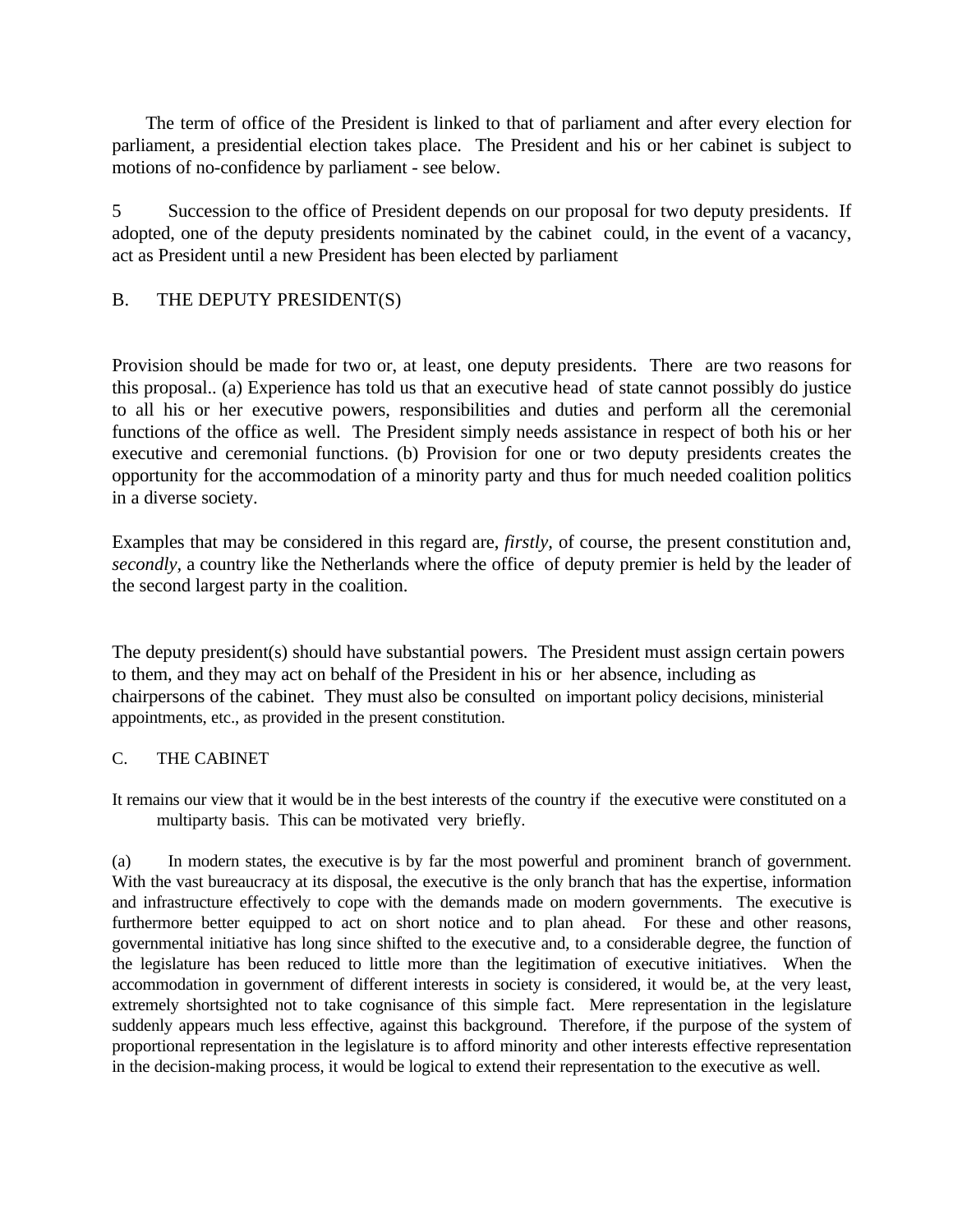(b) The purpose of government is not only to govern, but to provide peace, order and stability to its subjects. In diverse societies, where differences may be strong and permanent, or at least long term in nature, it is particularly imperative upon government to ensure that all views are accommodated. In a diverse society, this is as strong incentive for the accommodation of different parties in the executive as for the formation of a coalition government in a more homogenous country where no party commands an absolute majority: In both cases this is the only sound way to ensure stable and responsible government. Put another way, it should be as necessary in a diverse society to form a multi-party executive as in countries like Germany, Switzerland, Belgium and the Netherlands.

Representation in the executive of some non political experts is recommended in principle, but should be used sparingly, as it could undermine the executive's responsibility to parliament.

Although we are convinced of its merits, we understand that the idea of a multi-party executive is novel and contentious. We therefore propose that consideration be given to the following mechanisms to facilitate the smooth functioning of the executive. Their purpose is to ensure effective government in the interests of the nation, while allowing minority involvement and influence for the sake of stability and harmony.

(a) The basis of any multi-party executive arrangement should be an extensive policy accord. The more contentious issues can be agreed upon and decided beforehand, the less conflict will arise in the executive. This is standard procedure in all Western European coalition governments, and the fact that, in South Affica, a multi-party executive is prescribed by the constitution, does not in any way detract from this basic point of departure. In practice, this would imply that the parties constitutionally entitled to cabinet membership would sit down before assuming office to thrash out as complete a policy accord as possible.

(b) An extensive general policy accord could be supplemented by an annual accord on the priorities for that year. This will allow for some flexibility in respect of the application of the general accord, as well as for the inclusion of new priorities. This is the procedure followed in Germany.

(c) Matters not included in the general and annual accords are simply not allowed on the cabinet agenda. This may sound inflexible, but is very strictly adhered to in Germany. It forces the parties to include beforehand every conceivable detail in the accords and, more often than not, prevents hasty and emotional action on *ad hoc* issues.

(d) An alternative to the previous course of action could be the appointment of a special cabinet committee to consider all matters not contained in any policy accord before it is allowed on the cabinet agenda. This is the practice followed in Denmark and also serves to defuse contentious issues and allow for some measure of give and take before hard decisions are to be taken.

(e) Classification of issues into different categories with the purpose of distinguishing between routine or non-contentious matters (over which consensus is less important), and contentious issues or matters of principle (over which consensus may be imperative), can relieve the pressure on consensus decision-making on every issue and thus on the multi-party executive.

(f) With regard to cabinet responsibility, a directive could apply that on matters covered by the policy accord(s), full joint cabinet responsibility will apply and all members of the executive shall defend decisions publicly, but that in the case of other matters, every party shall be free to maintain and express its own views. Of course, in the case of an extensive policy accord, as explained above, these matters could be reduced to an absolute minimum.